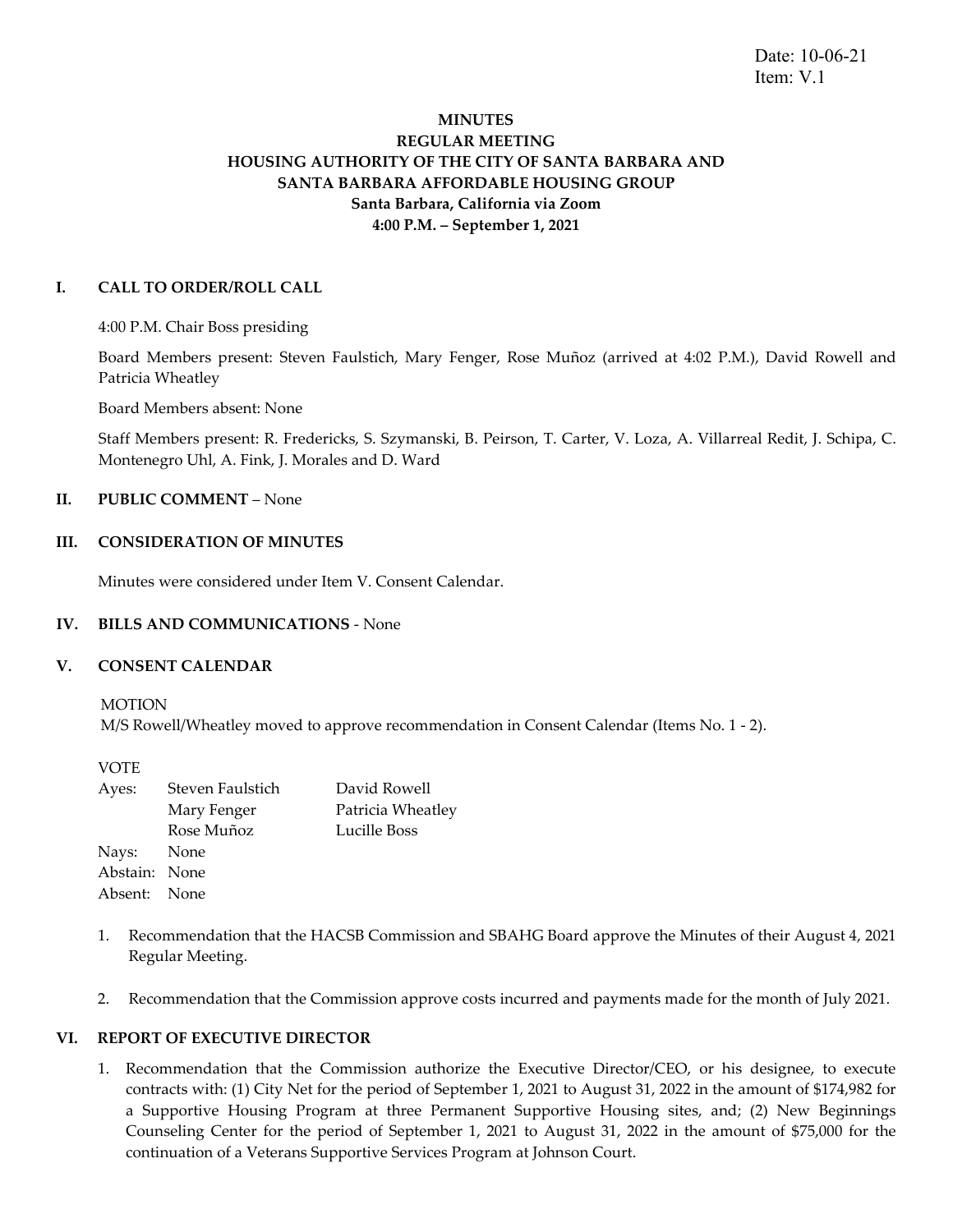Minutes of the Housing Authority Meeting of September 1, 2021 Page 2

## DOCUMENTS

• August 16, 2021 Executive Director's Report prepared by Resident Programs Supervisor

SPEAKERS

Staff: R. Fredericks, A. Villarreal Redit

Ms. Villarreal Redit provided an overview of the report and noted the Housing Authority has received TCAC approval for a change in provider of supportive services as requested. Vice Chair Rowell inquired as to the difference in cost from previous years. Ms. Villarreal Redit noted there is an increase of \$105,000 from last year, that represents an additional position. Commissioners Wheatley, Muñoz and Faulstich and Chair Boss noted the importance of these services and their support for the increase.

## MOTION

M/S Faulstich/Wheatley moved to authorize the Executive Director/CEO, or his designee, to execute contracts with: (1) City Net for the period of September 1, 2021 to August 31, 2022 in the amount of \$174,982 for a Supportive Housing Program at three Permanent Supportive Housing sites, and; (2) New Beginnings Counseling Center for the period of September 1, 2021 to August 31, 2022 in the amount of \$75,000 for the continuation of a Veterans Supportive Services Program at Johnson Court.

#### VOTE

| Steven Faulstich | David Rowell                                |
|------------------|---------------------------------------------|
| Mary Fenger      | Patricia Wheatley                           |
| Rose Muñoz       | Lucille Boss                                |
|                  |                                             |
|                  |                                             |
|                  |                                             |
|                  | Nays: None<br>Abstain: None<br>Absent: None |

## **VII. TREASURER'S REPORT**

1. Recommendation that the Commission accept and order filed the audited financial statements for all Housing Authority programs for the fiscal year ended March 31, 2021.

DOCUMENTS • August 26, 2021 Executive Director's Report prepared by Finance Director

SPEAKERS Staff: R. Fredericks, B. Peirson

Commissioners noted congratulations and appreciation for the result of the audit.

#### MOTION

M/S Rowell/Fenger moved to accept and order filed the audited financial statements for all Housing Authority programs for the fiscal year ended March 31, 2021.

VOTE

| Ayes:         | Steven Faulstich | David Rowell      |
|---------------|------------------|-------------------|
|               | Mary Fenger      | Patricia Wheatley |
|               | Rose Muñoz       | Lucille Boss      |
| Nays:         | None             |                   |
| Abstain: None |                  |                   |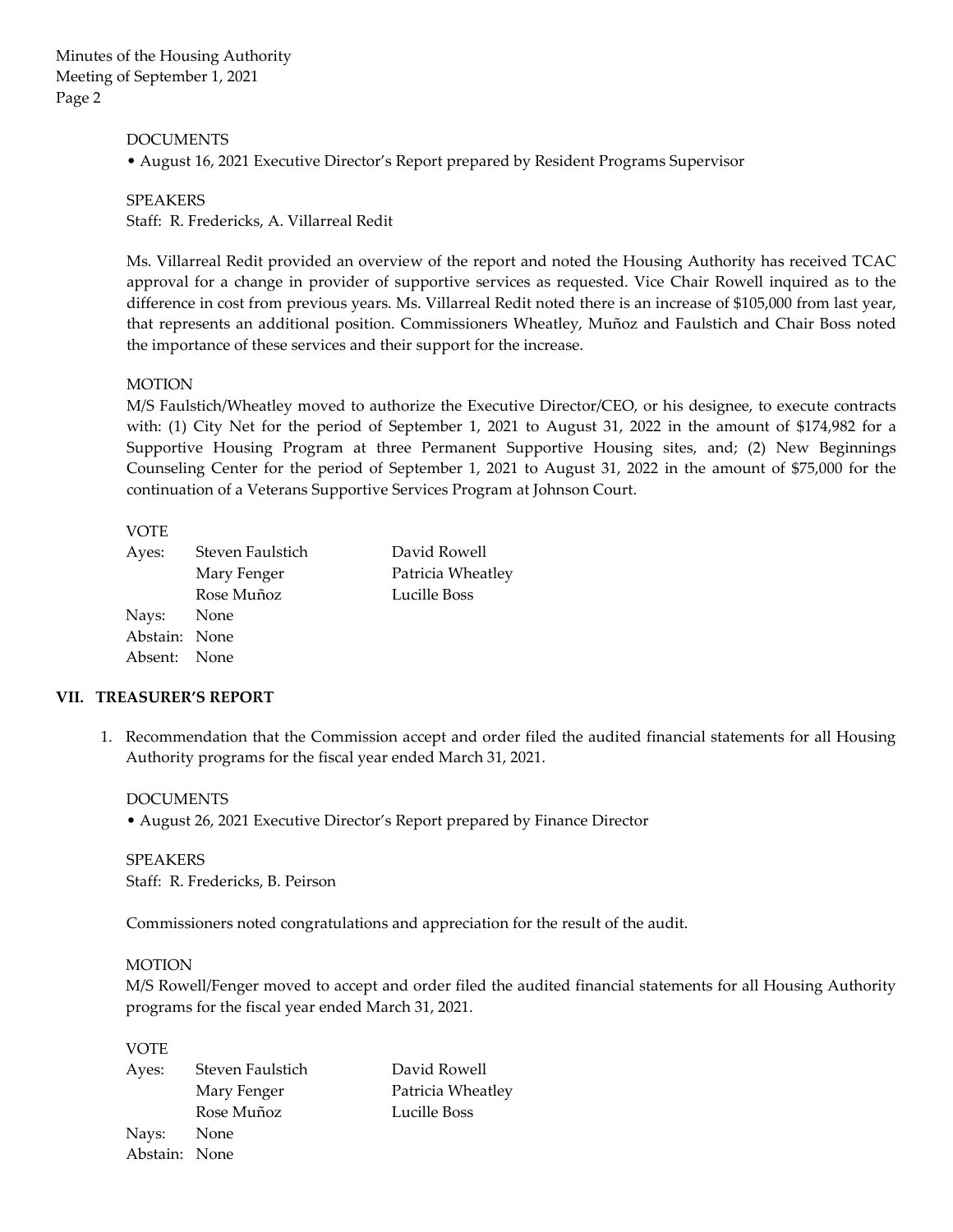Absent: None

## **VIII. COMMITTEE REPORT** – None

#### **IX. UNFINISHED BUSINESS** – None

#### **X. NEW BUSINESS**

1. Recommendation that the Commission adopt a resolution approving an amendment to the Authority's Manual of Policies and Procedures relative to an increase to the cafeteria and medical allowances for general and supervisory employees effective January 1, 2022.

DOCUMENTS

• August 10, 2021 Executive Director's Report prepared by Human Resources Manager

SPEAKERS Staff: R. Fredericks, T. Carter

#### MOTION

M/S Rowell/Fenger moved to adopt Resolution No. 2759, of the Housing Authority of the City of Santa Barbara, approving an amendment to the Authority's Manual of Policies and Procedures relative to an increase to the cafeteria and medical allowances for general and supervisory employees effective January 1, 2022.

#### VOTE

| Ayes:         | Steven Faulstich | David Rowell      |
|---------------|------------------|-------------------|
|               | Mary Fenger      | Patricia Wheatley |
|               | Rose Muñoz       | Lucille Boss      |
| Nays: None    |                  |                   |
| Abstain: None |                  |                   |
| Absent: None  |                  |                   |
|               |                  |                   |

## **XI. CLOSED SESSION** – None

#### **XII. COMMISSION MATTERS**

- 1. Chair Boss reminded the Commission of the opportunity to attend upcoming virtual NAHRO conference.
- 2. Secretary Fredericks noted it continues to be staff's recommendation to postpone in-person meetings. Commission members were in favor of staff's recommendation.

## **XIII. ADJOURNMENT**

Meeting adjourned at 4:47 P.M.

RAC Fra [\\_\\_\\_\\_\\_\\_\\_\\_\\_\\_\\_\\_\\_\\_\\_\\_\\_\\_\\_\\_\\_\\_\\_\\_\\_\\_\\_\\_\\_\\_\\_\\_\\_\\_](https://secure.na2.echosign.com/verifier?tx=CBJCHBCAABAAXBcTbvFYlnG-7mHhfizu-HJDMIyjMz6y)

ROB FREDERICKS, SECRETARY